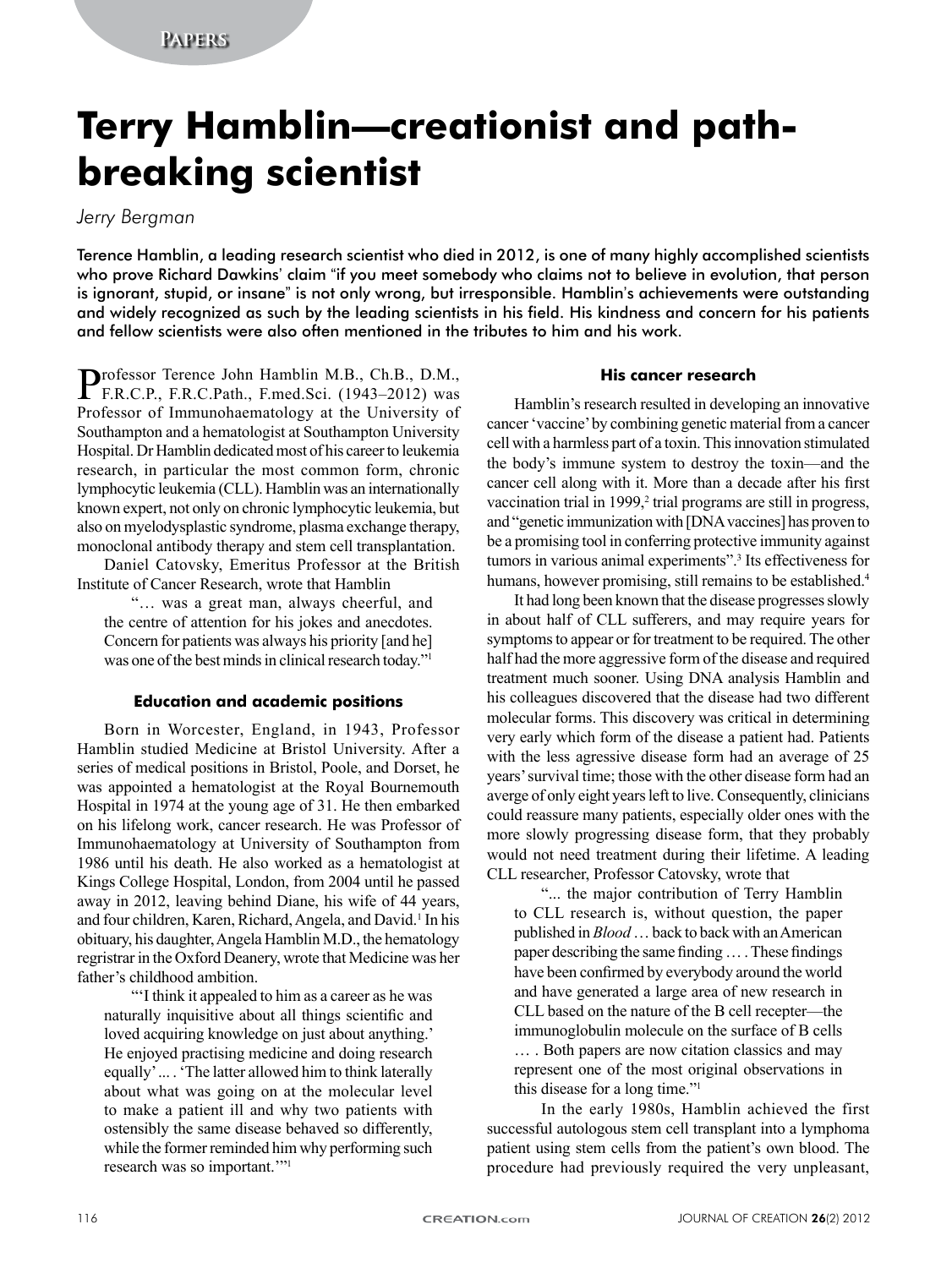

painful, and invasive process of taking stem cells from the patient's bone marrow. The use of blood for stem cell transplants is now a standard medical procedure. His other major achievements include "helping pioneer new types of treatments such as plasmapheresis, antiidiotype therapy, peripheral blood autologous stem cell transplantation, and DNA vaccines."<sup>1</sup>

Figure 1. Professor Terry Hamblin

At Bournemouth hos-

pital, Hamblin and his colleagues developed a first-class hematology service, and for the next 30 years he travelled regularly to the Southampton Medical School, attending seminars, working with scientists, and studying scientific data as part of his innovative research.

#### **Publications**

Hamblin has published over 300 medical and research papers in the peer reviewed scientific literature and over 100 popular medical articles. He was also editor-in-chief of the *Leukemia Research* medical journal, and a regular columnist for the *World Medicine* magazine. His books include *Plasmapheresis and Plasma Exchange* (1979), *Immunological Investigation of Lymphoid Neoplasms* (1983), *Haematological Problems in the Elderly* (1987), *and Immunotherapy of Disease* (1990). His research covered areas other than cancer. One interesting published article was on his research findings that, contrary to popular belief, spinach contains no more iron than lettuce, and that the respiratory pigment of pink succulent lobster is based—like all invertebrates— on copper, not iron.<sup>5</sup>

#### **His many awards**

Included among his many awards for his scientific work is the Binet-Rai medal for outstanding research in chronic lymphocytic leukemia.<sup>1</sup> He also established the Hamblin Prize, which is awarded annually for the the best CLLrelated publication from a British-based scientific research group. This has been his most sucessful area of research, but he has also made important contributions in other fields, including stem cell transplantation technology, myeloma, myelodysplastic syndrome, antibody therapy, cytokine therapy and DNA vaccines.<sup>6</sup> Hamblin has also received numerous large monetary grants to fund his cancer research. In 1986 he was also awarded a Guernsey Fellowship for his stem cell transplantation research.

Hamblin was a devout Christian, a vice-president of the Biblical Creation Society of London, and also served as a deacon in his local Baptist church. He kept a blog in which his commentary on the latest discoveries in cancer research alternated with his thoughts and conclusions about God's creation. He was very sensitive to his audience and, if the subject of the Bible came up in conversation with nonbeliever colleagues, he addressed issues in a secular manner. The prestigious British Medial Journal obituary noted that

"Hamblin's Christian faith was a major part of his life. He served as vice president of the Biblical Creation Society and spent more than 20 years in leadership at Lansdowne Baptist Chuch in Bournemouth as deacon, elder and lay preacher."7

Furthermore,

"David Oscier, consultant haematologist at the Royal Bournemouth Hospital, describes him as 'a devout Christian with strongly held beliefs which he never sought to impose on those who did not share them … . Terry had a wonderful sense of humour and a large repertoire of terrible jokes. He was an enthusiastic and charming individual alive with ideas and full of energy. He loved to communicate. He loved writing.""7

#### **Objections to evolution**

Richard Dawkins claimed in 1989 that "It is absolutely safe to say that if you meet somebody who claims not to believe in evolution, that person is ignorant, stupid, or insane (or wicked, but I'd rather not consider that)."8 Hamblin is only one of thousands of accomplished scientists who have proven this claim wrong.

Professor Hamblin effectively critiqued the evolutionary worldview—that life began as a random natural process over immense time. Chemical evolution postulates that primordial gases led to the formation of amino acids, then proteins, nucleic acids and, next, into some form of cellular organization. Evolution theory postulates that these simple cells eventually evolved into more complex cellular forms until, finally, the prolific array of different species that now inhabit the earth evolved, including all of those that have become extinct. This view of origins, Hamblin concluded, can only be accepted by persons who do not critically examine the evidence for and against Darwinism.

He has cogently and effectively recognized that breeding—either natural or that produced by humans—can "produce extreme variations within a species—a Toy Poodle or a Great Dane, for example", but "there are limits to that variation and no-one has yet produced a tiger from a tortoise or a rabbit from a greyhound".9 He understood that Darwin was a man of his time and had no clear understanding of the complex mechanisms involved in producing this variation. This knowledge had to wait for research such as Mendel's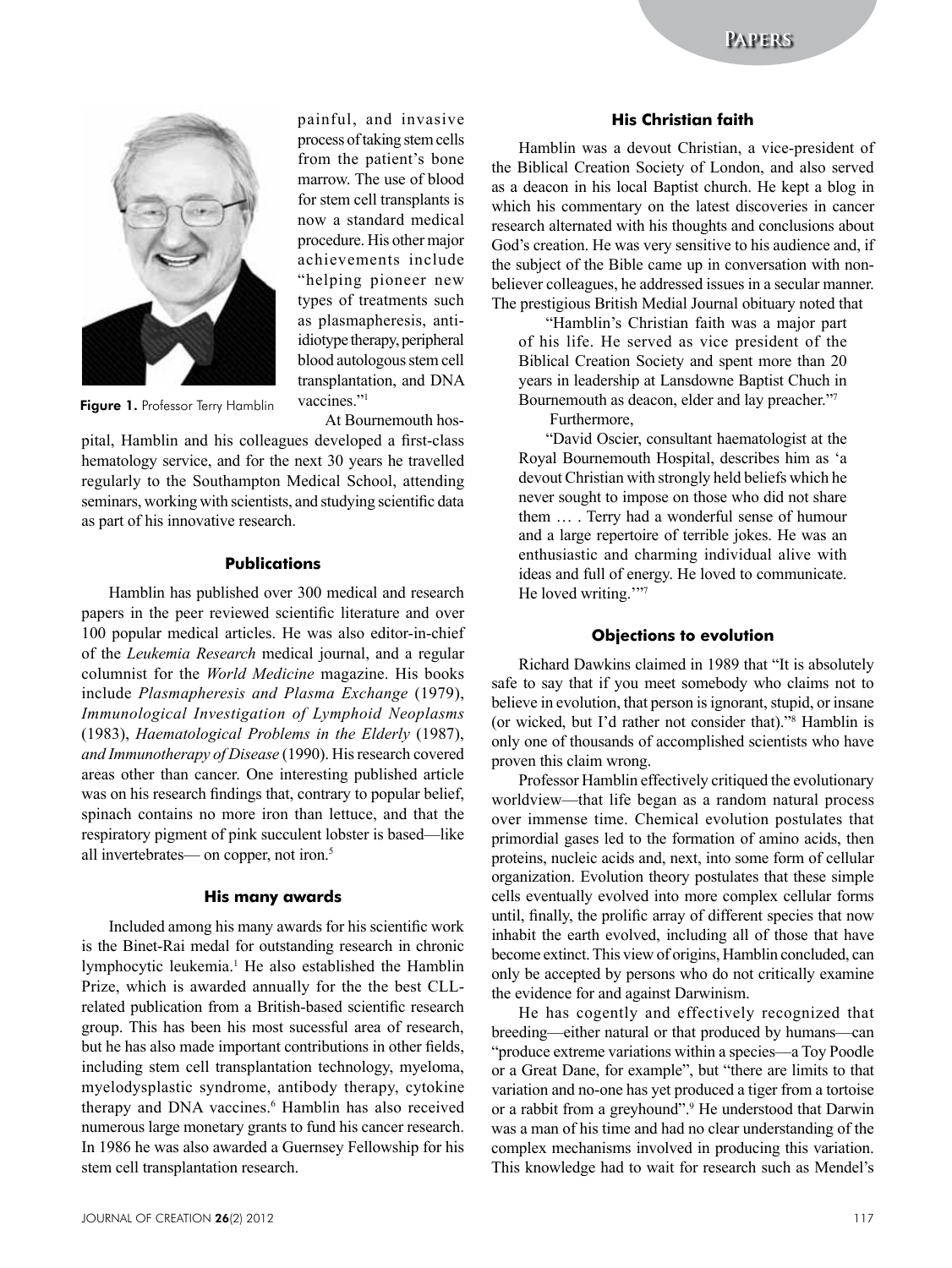genetic experiments with peas, and Crick and Watson's formulation of the DNA code.

Hamblin noted that modern "neo-Darwinism postulates a molecular model of random mutations that are selected for by the same 'survival of the fittest' tautology that Darwin hit upon." However, mutations are almost always "deleterious and are the chief mechanism of cancer. To suggest that they are the driving force of evolution envisions a highly improbable landscape."9 He recognized that evolutionists effectively teach that the creator of humans is simply an enormous number of mistakes and damage to DNA. This idea is contrary to the fact that mutations cause not only disease, but their accumulation causes aging and the degeneration of the genome. Most mutatitons are near neutral, but the damage they cause builds up, contributing both to the aging of the individual and the species.

#### *Andrew Copson*

Hamblin recognized that he was by no means alone in articulating the many lethal problems with neo-Darwinist evolution. For example, he cited Francis Crick, who was not a creationist but clearly documented the origin-of-life problem for evolution: "The origin of life seems almost to be a miracle, so many are the conditions which would have had to have been satisfied to get it going."10 Hamblin also eloquently defended creationists against the attacks of evolutionists. For example:

"Andrew Copson describes the proposal to teach evolution in primary schools as an 'important defense against the ignorance of intelligent design'. Apart from the clear insult to the British people, a majority of whom, when polled, think that intelligent design should be explored in schools, we are concerned about Andrew Copson's own ignorance of intelligent design."9

Hamblin added that, like other persons who accept what he (Hamblin) documented was an erroneous view about Intelligent Design, Copson confuses

"... intelligent design with religious belief. While creationism primarily draws its conclusions from religious sources, intelligent design argues from the data available in the natural world. The origin of life, the integrated complexity of biological systems and the vast information content of DNA are not matters which have been … adequately explained by purely materialistic or neo-Darwinian processes."9

Copson tried to argue that the Intelligent Design controversy is not based on the scientific evidence but, as Hamblin documented, the fact is the preponderance of evidence is against the orthodox evolutionary explanation for

"... the origin and development of life, where we cannot observe what happened directly, a proper scientific approach is to make an inference to the best explanation. In the case of the functional information embedded in biological systems, the best explanation, based on the observation everywhere else that such information only arises from intelligence, is that it too has an intelligent source. If Andrew Copson is skeptical of the scientific respectability of this approach, we urge him to read Dr Steven Meyer's recent book, 'Signature in the Cell'11."9

Intelligent Design is, therefore, a minimal commitment to intelligent causation. Hamblin added that

"... the evidence for evolution is treated as if all aspects of it are uniformly convincing, failing to distinguish between what is directly observable, such as change and adaptation through natural selection, and the more speculative elements, like the descent of all living things from a single ancestor. The evidence for both is not of equal force."9

Furthermore, he opined that if evolution is "taught in schools, it should be done properly, recognising the tentative nature of scientific conclusions and not excluding legitimate scientific propositions which challenge the reigning paradigm."<sup>9</sup> He added that Andrew Copson overstated his case for censoring Intelligent Design, writing that the British Government

"... does not specifically 'prohibit' the teaching of intelligent design in science lessons. It concludes, wrongly in our view, that intelligent design is not a scientific position, but recommends that if it is raised by pupils in science lessons it be dealt with appropriately."9

He then backed up these conclusions with the same thoughtfulness and experience that has marked his very productive and successful scientific career.

#### *British Medical Journal*

Another example of his influence is a letter published in the *British Medical Journal* in response to an article titled 'Evolutionary biology within medicine: a perspective of growing value'12:

"The authors suggest that evolutionary biology as they see it has a significant contribution to make to the education of doctors and to clinical practice. Are they able to offer any specific examples where a clinician or researcher who fully accepted Darwinian theory could design or read a clinical trial, make a diagnosis or manage a patient better than an equivalent doctor who (like the late Terry Hamblin) accepted the Biblical creation account? Dr Hamblin managed to do world leading science in the field of chronic lymphocytic leukemia unhampered by his young earth creationist beliefs.The issue of antibiotic resistance is a red herring: it is a mere matter of differential survival and change in gene frequency which no creationist has any problem with."<sup>13</sup>

The writer concluded that the "undergraduate curriculum is busy enough" and the "… pseudoscience of evolutionary medicine would be an unwelcome and entirely pointless addition to it."13